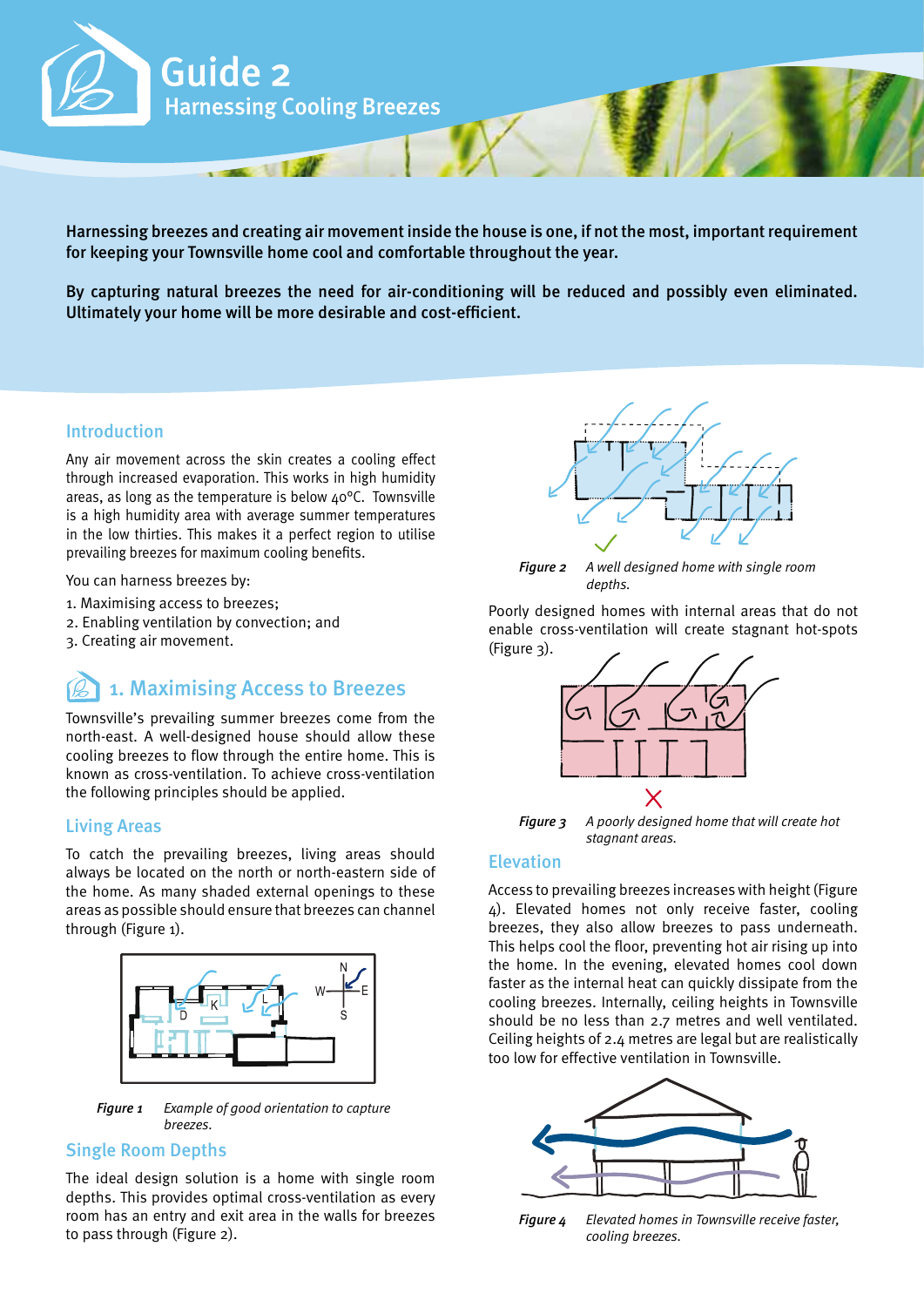

#### **FACT 1**

Many elements of Queenslander style homes are not only aesthetic, but functional. The cooling benefits of elevated floors are why traditional Queenslander style homes are raised off the ground. This was to cope with hot tropical climates in the times before air-conditioners were available.

#### Internal Walls

Orientate internal walls to allow uninterrupted crossventilation (Figure 5).



*Figure 5 Walls running parallel to the breeze, aid in cross-ventilation.*

If internal walls create a barrier for breezes, compensate by creating openings across the top of internal walls and doors (Figure 6). This will still allow some crossventilation, particularly for the hotter air that rises and gets trapped at ceiling level.



*Figure 6 Internal vents and other openings can allow ventilation through the house when walls interfere with natural breeze flow (Photo: Kelly Goodbun).* 

On the other hand, where you have fixed walls, consider using permeable walls, such as lattice, adjustable timber louvres or inserting other alternatives, such as wide double doors. Such choices will allow air movement through the home when desired but can be closed off for privacy.

#### Windows and Doors

Windows, doors, and external wall openings that face north to north-east should be large for maximum benefit. Similarly, once a breeze has entered the house it must be able to leave easily through the opposite side.

The types of windows and doors you select for a house must allow for the maximum capture of breezes. There are many different types of windows and doors. Some important considerations are:

#### **Doors**

- Doors should be hinged so that they open flat against a wall.
- • To maximize cross-ventilation, position doors on walls opposite where the breeze enters (Figure 7).



*Figure 7 An example of how doors on opposite walls maximise breeze access.*

• Increase the size of the door space by selecting wider, double, stacking, pivoting or folding doors (Figure 8).



*(a) An example of stacking doors.* 



*(b) An example of pivoting doors. These can also* 





*<sup>(</sup>c) An example of folding doors.* 



These doors are more effective than traditional sliding glass doors as they open a much larger wall area to the breeze. The door types in Figure 8 have the added benefit of opening up the home to external entertainment areas.

#### Windows

- • Try to incorporate two windows per room wherever possible, ideally on opposite walls.
- • For maximum cross-ventilation ensure windows can be fully opened.

Windows that do not fully open include traditional horizontal or vertical sliding windows. These windows only allow breezes to enter half of the total window space. This is because the half that you slide open ends up blocking the other half of the window space.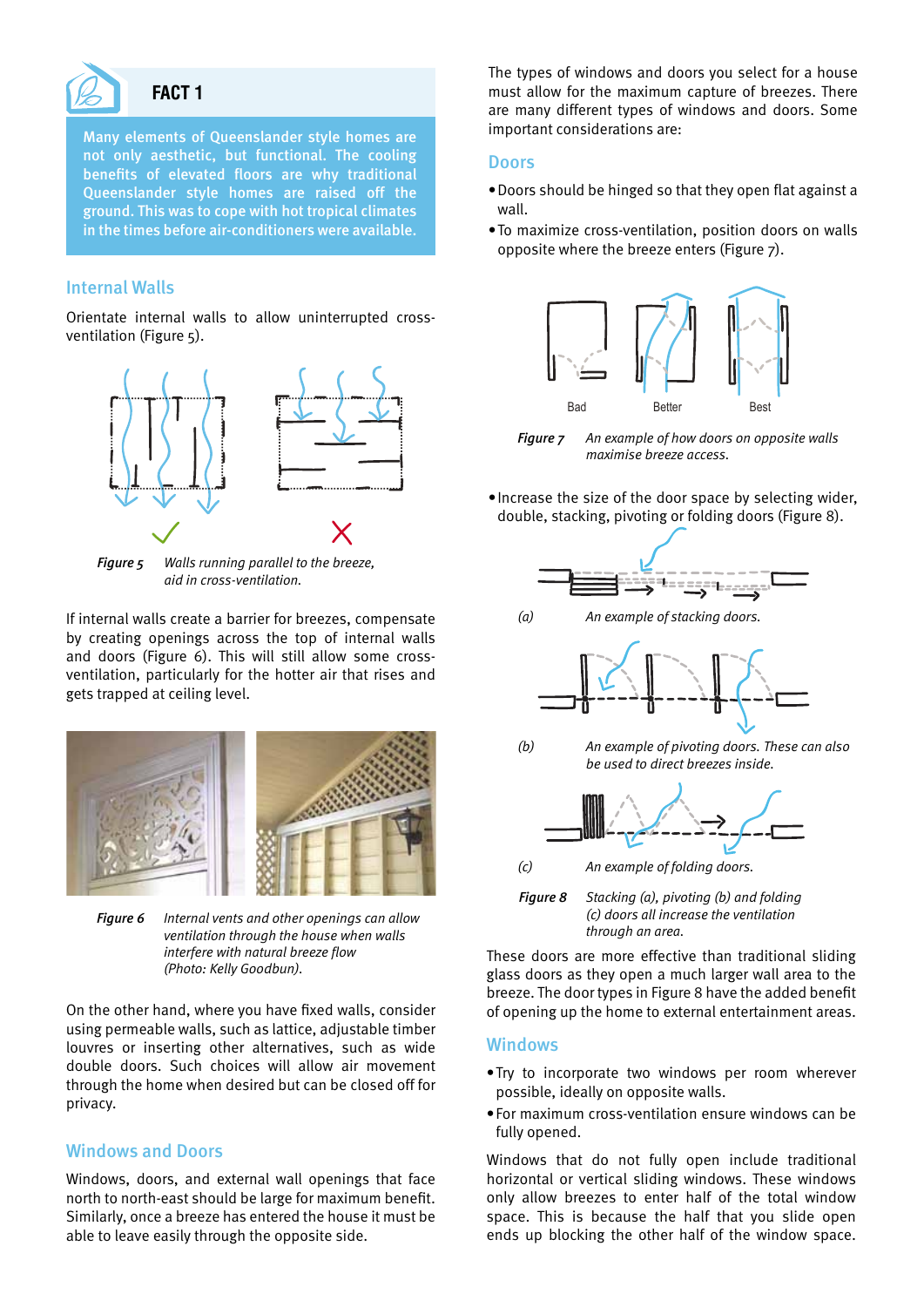Furthermore, they cannot be left open when raining, unless under cover, and cannot be used to help direct breezes through the home (Figure 9).



*Figure 9 Sliding windows, whether horizontal (left) or vertical (right) offer less ventilation.*

Awning style windows that are top-hinged also restrict the amount of air that can enter as the breeze is unlikely to bend around and go up through the opening at the bottom (Figure 10).



*Figure 10 Awning windows, restrict air flow unless fully opened.*

Therefore, these window options are not ideally suited to Townsville conditions.

Some window styles that are suited to Townsville conditions, and are readily available, are casement windows and louvres.

Casement windows are side-hinged and are an excellent choice as long as they are hinged to allow the prevailing breezes to be directed into the house rather than blocking them (Figures 11 and 12).



*Figure 11 Casement windows should be hinged the right way to direct breezes into the home.* 







```
FACT 2
```
Select windows that extend from the floor to the ceiling. This allows breezes to cross the entire room height, removing pockets of hot air that would normally accumulate underneath the ceiling or below window sill level in houses with smaller windows.

Louvres are one of the best window choices for hot humid areas such as Townsville. They allow breezes to enter through the entire window space and can be used to direct breezes at different angles. This gives more control over the direction you wish the breeze to take (Figure 13).



*Figure 13 Controlling the breeze direction with louvres.*

In Townsville, where rain does not necessarily mean cooler temperatures; louvres can be kept open without disrupting airflow.

# **FACT 3**

Avoid positioning structures, such as garages, carports and sheds where they will block prevailing breezes.



### 2. Enabling Ventilation by Convection

Convection cooling occurs when hot air naturally rises and draws in cooler air from below to replace it. During the summer months Townsville often experiences periods of weak or nil breezes. During these times convection air movement can help remove heat from the home.

Convection only works when cooler air can be drawn from under the home or the lower areas around the home and, as it warms, is vented through ceiling or roof vents. The process will not work if the surrounding area is radiating heat. Potential heat sources include concrete or paved driveways and other types of hard ground finishes that absorb heat.

Convection can be enhanced by devices in the ceiling or roof. Some of the methods for hot air removal include roof ventilators, louvred clerestory windows, grills, gable vents, open eaves, vented ridges, exhaust fans, solardriven ventilators and raked ceilings (Figure 14). Devices that increase convection will remove hot air even in calm or mild wind conditions.